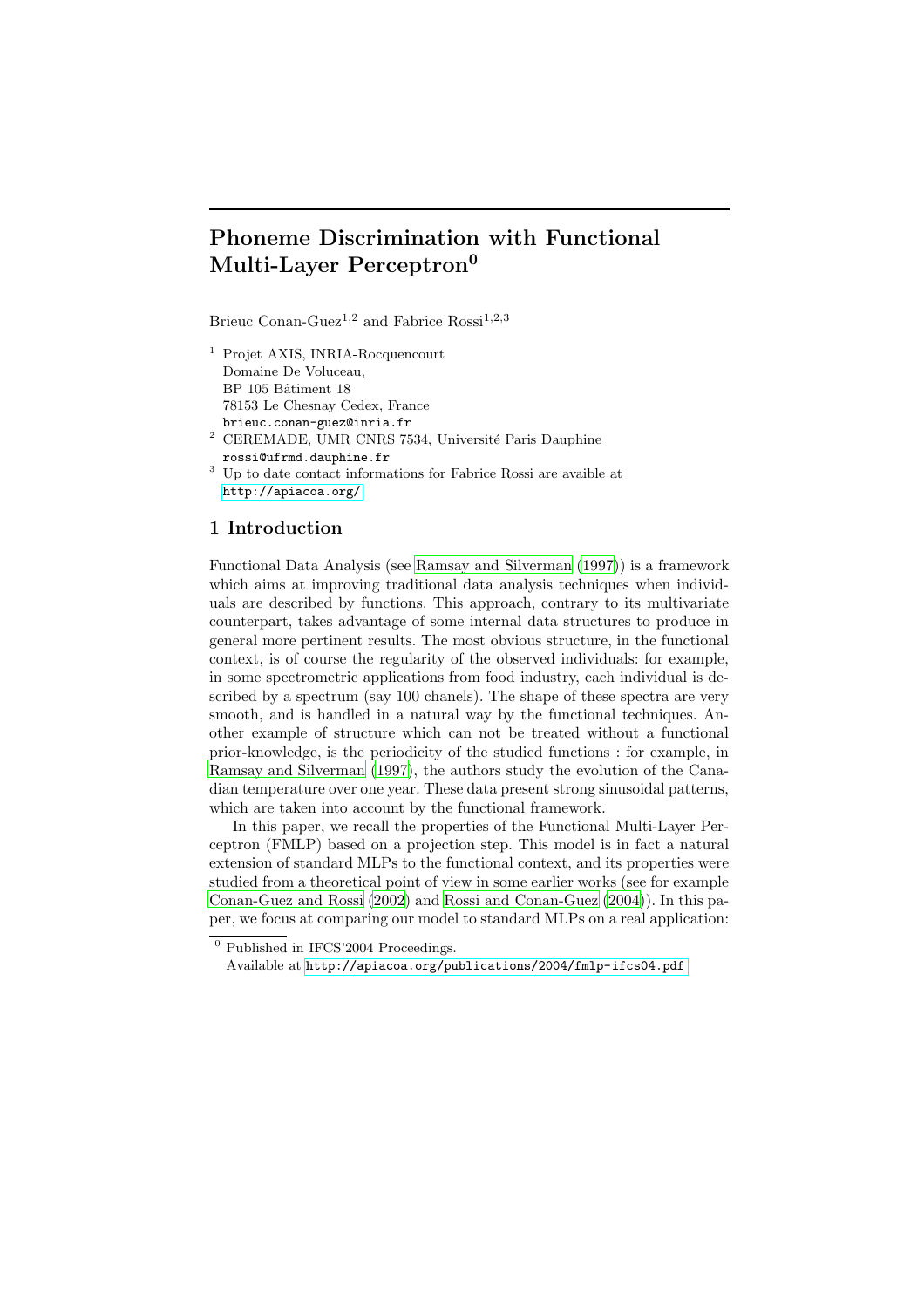#### 2 Brieuc Conan-Guez and Fabrice Rossi

our problem is a discrimination task on phoneme data which is very similar to the one studied in [Hastie](#page-7-3) et al. [\(1995\)](#page-7-3).

# 2 Functional Multi-Layer Perceptrons

#### 2.1 Functional neurons

A  $n$  input MLP neuron is characterized by a fixed activation function,  $T$ , a function from  $\mathbb R$  to  $\mathbb R$ , by a vector from  $\mathbb R^n$  (the weight vector, w) and by a real valued threshold, b. Given a vectorial input  $x \in \mathbb{R}^n$ , the output of the neuron is  $N(x) = T(w.x + b)$ .

In the proposed approach, we restrict ourselves to the case where inputs belong to the Hilbertian space  $L^2(\mu)$  (with  $\mu$  a finite positive Borel measure). In this framework, the extension of numerical neurons to functional inputs is straightforward. Indeed , we consider two functions f and g, elements of  $L^2(\mu)$ . f is the input function, and q is called "the weight function" (q has the same meaning as  $w$  for the numerical neuron). The output of the functional neuron is  $N(f) = T(\int f g d\mu + b)$  (where T is a function from R to R and b is a real value).

#### 2.2 Functional MLP

The MLP architecture can be decomposed in neuron layers: the output of each layer (i.e., the vector formed by the output of neurons belonging to this layer) is the input of the next layer. As a functional neuron gives a numerical output, we can define a functional MLP by combining numerical neurons with functional neurons. The first hidden layer of the network consists exclusively in functional neurons (defined thanks to weight functions  $g_i$ ), whereas subsequent layers are constructed exclusively with numerical neurons. For instance, an one hidden layer functional MLP with real output computes the following function:

$$
H(f) = \sum_{i=1}^{k} a_i T\left(\int g_i f \, d\mu + b_i\right) \tag{1}
$$

where  $a_i$ ,  $b_i$  are real values, and f,  $g_i$  are elements of  $L^2(\mu)$ .

# 3 Projection based approach

### <span id="page-1-0"></span>3.1 Parametric approach

As stated above, the FMLP evaluation relies on the computation of all the integrals  $\int g_i f d\mu$  of the first hidden layer. Unfortunately, in practice these integrals can not be calculated exactly, as  $q_i$  and f are arbitrary functions of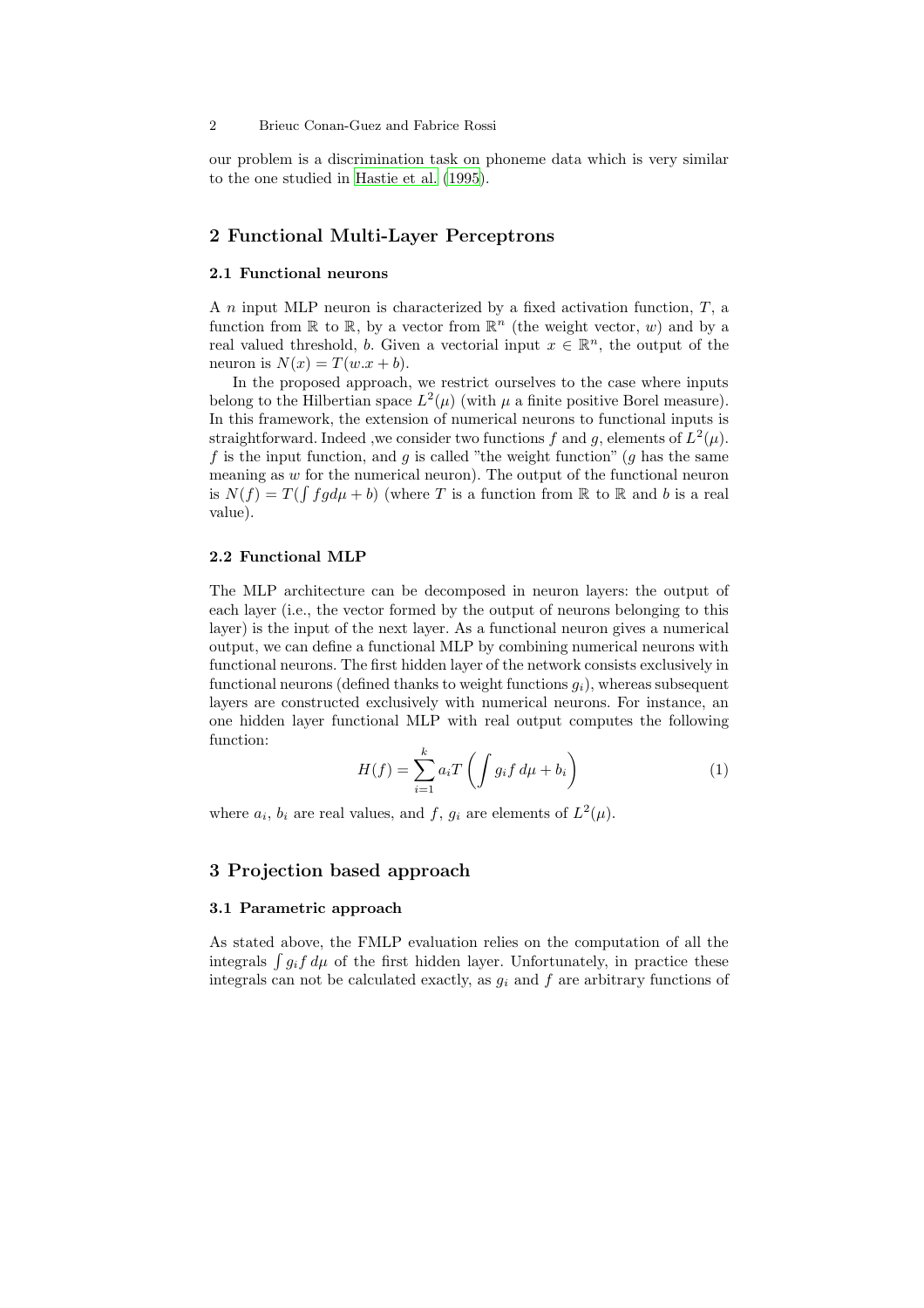$L^2(\mu)$ . One way to deal with this problem is to use a regularized representation of  $f$  and  $g_i$  in place of the true functions.

Let  $(\phi_p)_{p \in \mathbb{N}^*}$  be a topological basis of  $L^2(\mu)$ , and let  $\Pi_P$  be the projection operator on the subspace spanned by the  $P$  first elements of the basis (denoted span( $\phi_1, ..., \phi_P$ )), i.e.  $\Pi_P(f) = \sum_{p=1}^P (\int f \phi_p d\mu) \phi_p$ . Thanks to this projection step, a first simplification occurs in the FMLP evaluation: it is no more necessary to deal with the real input function f as well as to compute  $H(f)$ . We just consider the projection  $\prod_P(f)$  as the FMLP input, and our only concern is the evaluation of  $H(\Pi_P(f))$ . A second simplification can be applied to our model, we restrict the choice of weight functions to  $span(\phi_1, ..., \phi_P)$ . Therefore, for the weight function  $g = \sum_{q=1}^{P} \alpha_q \phi_q$ , the integral can be rewritten in the following form:

$$
\int g \Pi_P(f) \, d\mu = \sum_{q=1}^P \sum_{p=1}^P (\int \phi_p f \, d\mu) \alpha_q \int \phi_p \phi_q \, d\mu = \alpha^T \Lambda \beta \tag{2}
$$

where  $\Lambda = (\int \phi_p \phi_q d\mu)_{p,q}$ , and  $\beta = (\int \phi_p f d\mu)_p$ .

In this expression, each  $\int \phi_p f d\mu$  is computed during the projection step (more precisely, an approximate value as explained in [3.2\)](#page-2-0). The  $\int \phi_p \phi_q d\mu$  are independant of the  $\alpha_q$  as well as the input functions, therefore their evaluation can be done once and for all. Depending on the basis used to represent weight functions and input functions, this evaluation can be performed either exactly, or approximately.

Using linear models to represent weight functions allows the FMLP to be parameterized by a finite number of numerical parameters. Hence, the FMLP training can be performed with traditional optimization algorithms.

#### <span id="page-2-0"></span>3.2 Approximation of the projection

As explained in [3.1,](#page-1-0) the proposed method aims at computing  $H(\Pi_P(f)).$ Unfortunaltely, due to our limited knowledge of  $f$  ( $f$  is known thanks to a finite number of input/output pairs), the computation of  $\Pi_P(f)$  is not possible in practice. To overcome this problem, we substitute in the FMLP evaluation the real projection  $\prod_P(f)$  by an empirical one defined as follows.

Each studied function f is described by a list of observations  $(x_i, f(x_i) +$  $\varepsilon_j$ )<sub>0</sub>≤j≤m, where  $\varepsilon_j$  is the evaluation error on f at the observation point  $x_j$ (see [Conan-Guez](#page-7-1) and Rossi [\(2002\)](#page-7-1) for a detailed probabilistic description). It should be noted that the number of evaluation points  $m$  is free to vary from one function to another.

We define  $\Pi_P(f)_m$ , element of  $L^2(\mu)$ , as the unique minimizer  $\sum_{p=1}^P \beta_p \phi_p$ of  $\sum_{j=1}^{m} (f(x_j) + \varepsilon_j - \sum_{p=1}^{P} \beta_p \phi_p(x_j))^2$  defined thanks to the Moore-Penrose inverse. Thanks to this empirical projection, a second simplification occurs in the FMLP evaluation: after the substitution of the input function  $f$  by its projection  $\Pi(f)$  in the section [3.1,](#page-1-0) we now focus on computing  $H(\Pi_P(f)_m)$ , rather than  $H(\Pi_P(f))$ .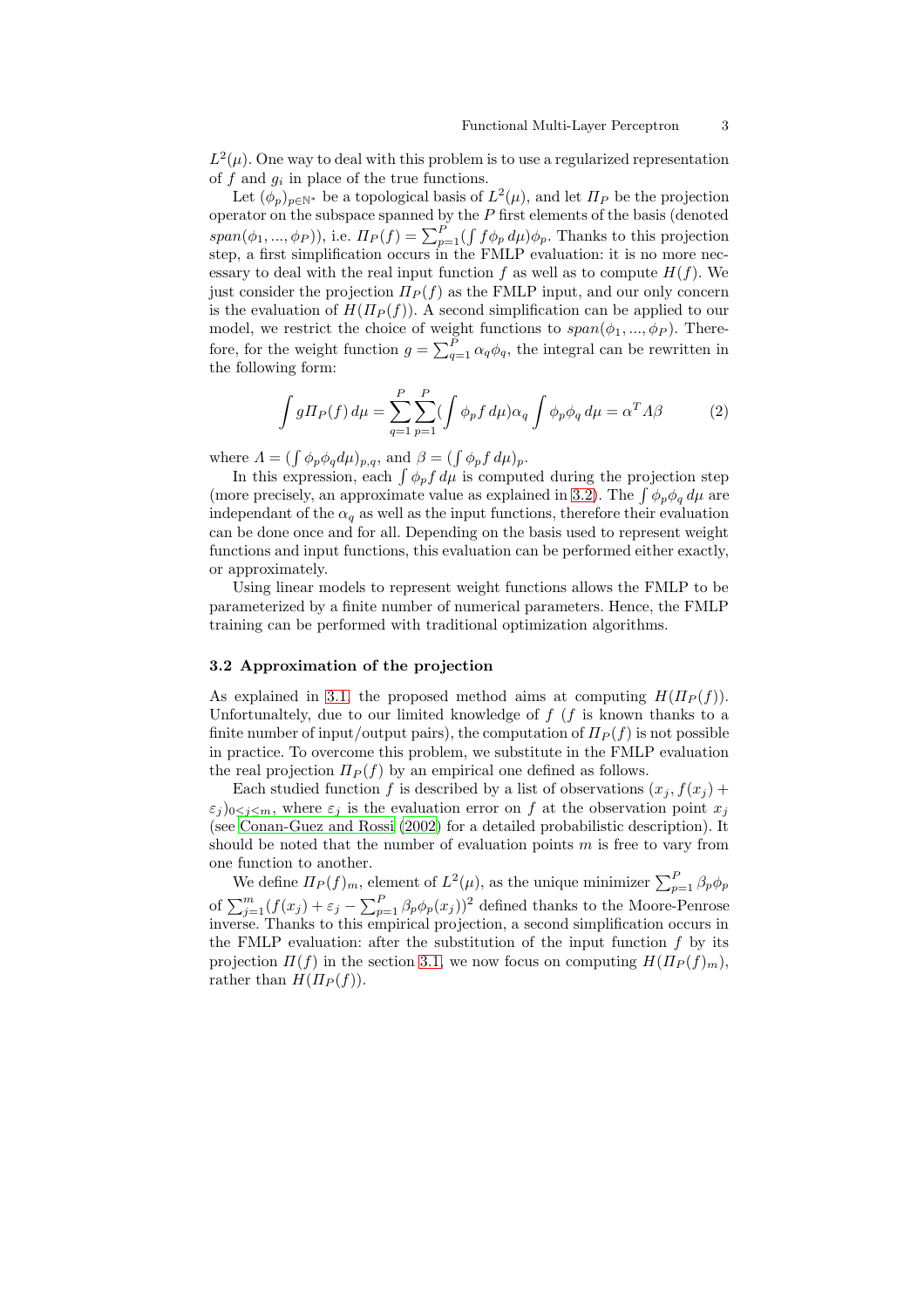#### <span id="page-3-1"></span>4 Brieuc Conan-Guez and Fabrice Rossi

#### 3.3 Link with classical MLPs

In section [3.1,](#page-1-0) we have shown that the evaluation of the integral of a functional neuron could be reduce to some algebraic computation:  $\int g \Pi_P(f)_m d\mu =$  $\alpha^T A \beta_m$  where  $\beta_m$  is the coordinates of  $\Pi_P(f)_m$ . In fact, as we shall see now, the calculation of a functional neuron is equivalent to the one of its numerical counterpart. Indeed, as  $(\phi_p)_{0\leq p\leq P}$  is a free system,  $\Lambda$  is a full rank matrix. Therefore if we choose an arbitrary vector of coefficients c, we can define a function  $t$  by:

$$
t=\sum_{q=1}^P d_q \phi_q
$$

with  $d = \Lambda^{-1}c$  such that

$$
\int t \, \varPi_m(f) d\mu = \sum_{q=1}^P c_q \beta_{m,q}
$$

Therefore, a linear combination of the (approximate) coordinates of  $f$  on  $span(\phi_1, ..., \phi_P)$  is always equal to the scalar product of  $\Pi_m(f)$  with a well chosen weight function  $t$ . From a practical point of view, we can submit the coordinates of  $\Pi_m(f)$  to a standard MLP, and the prediction made by this model will be totally equivalent to the one of a FMLP. Consequently we see that our functional approach doesn't require specific software developement: an existing neural network library can be easily used to implement FMPs.

#### <span id="page-3-0"></span>3.4 Theoretical properties

We studied from a theoretical point of view the proposed model in some earlier works (see [Conan-Guez](#page-7-1) and Rossi [\(2002\)](#page-7-1) and Rossi and [Conan-Guez](#page-7-2) [\(2004](#page-7-2))). We showed that FMLPs possess two important properties:

- the FMLP based on a projection step is a universal approximator, in the sense that for any real valued continuous function F defined on a compact K of  $L^2(\mu)$ , it exists P, the size of the truncated basis (the basis is fixed), and H a FMLP, such that F is approximated by  $Ho\Pi_P$  to a given precision (the set of functions  $H \circ \Pi_P$  is dense in  $C(K, \mathbb{R})$  for the uniform norm);
- the FMLP based on a projection step is consistent, in the sense that if we estimate the model parameters on a finite number of input functions, each one known thanks to a finite list of observations, these estimators converge to the theoretical parameters, when the number of functions as well as the number of observation points tend to infinity (more precisely, the number of observations needed to achieve a given precision depends on the number of functions).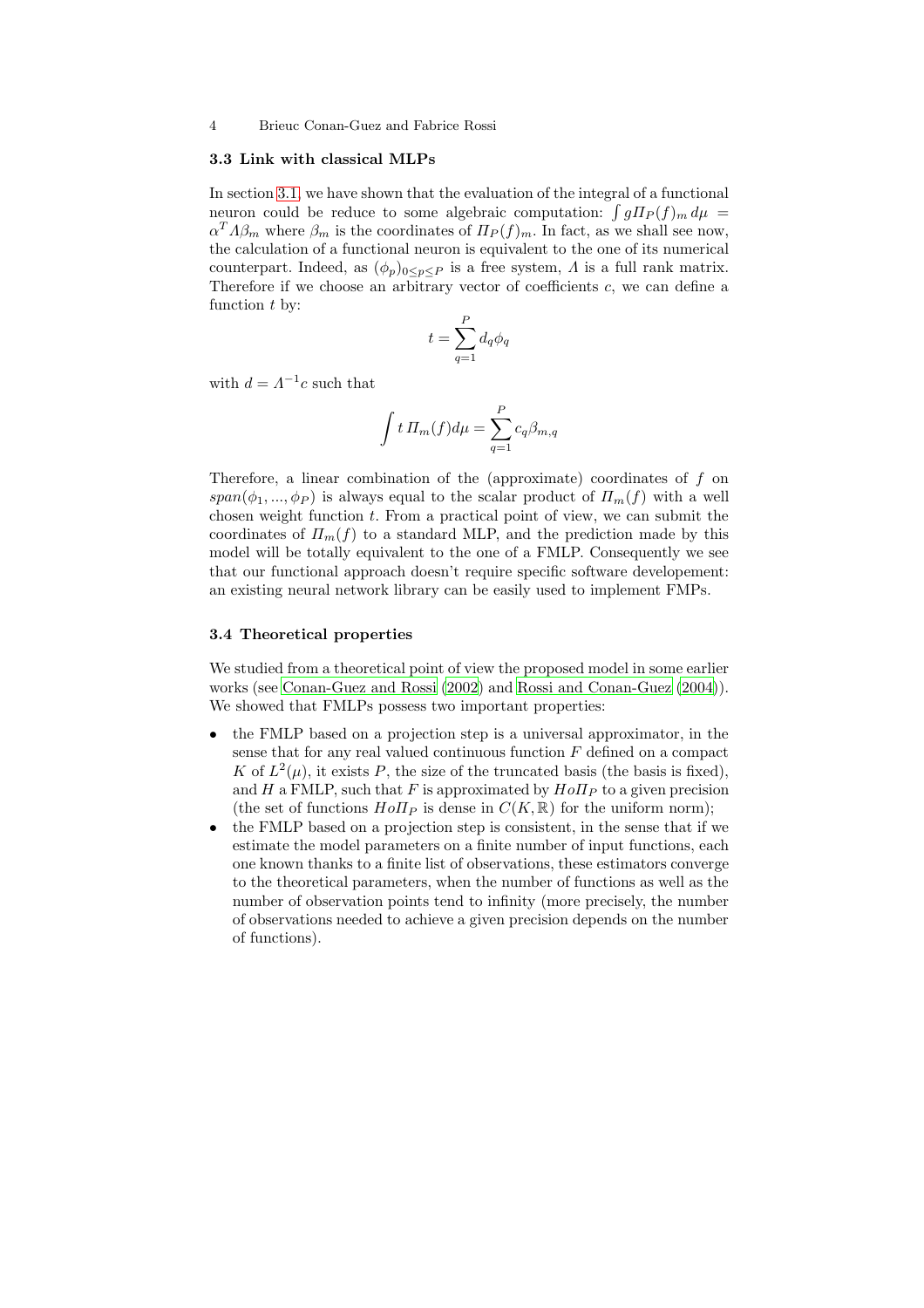# 4 Experiment

### 4.1 The data

The problem we are adressing in this paper is a discrimination task of phoneme data. This dataset can be found in the TIMIT database and was studied by [Hastie](#page-7-3) et al. [\(1995](#page-7-3)) as well as [Ferraty](#page-7-4) and Vieu [\(2003\)](#page-7-4). The data are logperiodograms corresponding to recording phonemes of 32 ms duration. The goal of this experiment is to discriminate 5 different patterns corresponding to 5 different phonemes ("sh" as in "she", "dcl" as in "dark", "iy" as in "she", "aa" as in "dark", and "ao" as in "water"). These phonemes are part of the first sentence of the speach corpus. Each speaker (325 in the training set and 112 in the test set) is recorded at a 16-kHz sampling rate; and we retain only the first 256 frequencies. Finally, the training set contains 3340 spectra, whereas the test set contains 1169 spectra.

| classes                      |                     | aa   ao   dcl   i <sub>V</sub>   sh |  |
|------------------------------|---------------------|-------------------------------------|--|
| training 519 759 562 852 648 |                     |                                     |  |
| test                         | 176 263 195 311 224 |                                     |  |

<span id="page-4-0"></span>Table 1. number of phonemes in the training/test set

The table [1](#page-4-0) describes the distribution of each phoneme in the training set as well as in the test set. In figure [1,](#page-4-1) we draw 5 spectra of the phoneme "sh". We can see from this figure that spectra are very noisy.



<span id="page-4-1"></span>Fig. 1. 5 Log-Periodograms for the "sh" phoneme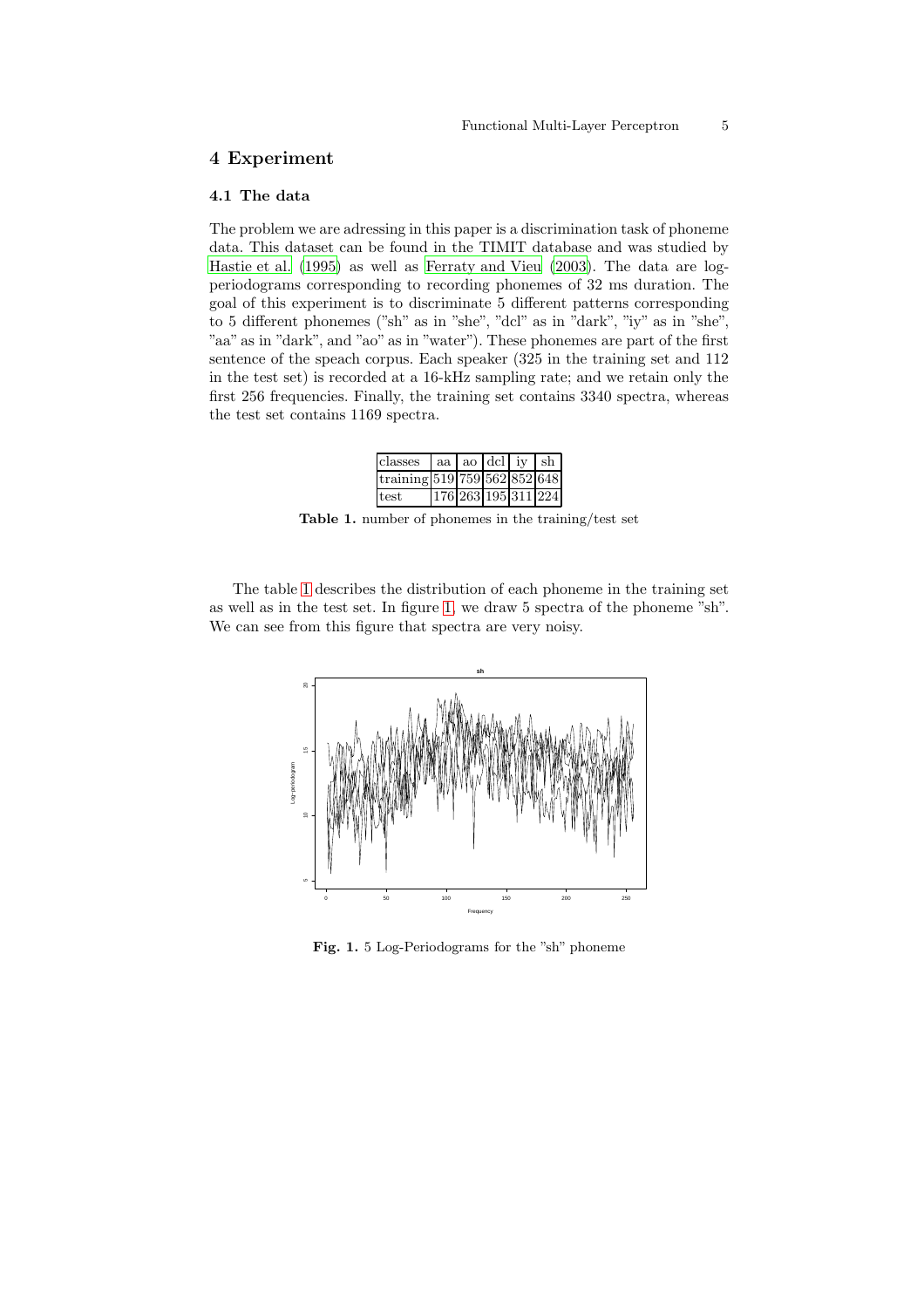#### 6 Brieuc Conan-Guez and Fabrice Rossi

### 4.2 Multivariate and functional approach

In this experiment, we aim at comparing the projection based FMP to standard MLPs. As it can be seen in the following part, both models are in many ways very similar. The main difference lies in the data pre-processing: the FMLP uses a functional pre-treatement, whereas the standard MLP relies on a raw pre-processing. It should be noted that apart from this practical difference, the functional model brings a theoretical framework which doesn't exist for the multivariate model (parameters consistency in [3.4\)](#page-3-0).

Each spectrum is a vector of 256 components. In the case of the standard MLP, we compute the principal component analysis on these spectra and we retain a fixed number of eigenvectors according to the explained variance criterion. More precisely, each eigenvector wich explains more than 0.5% of the total variance is retained. The criterion imposes 11 eigenvectors. The projection components are then centered and scaled to unit variance. We finally submit these vectors to a standard MLP.

In the case of the FMLP, functions are first smoothed by a standard roughness penalty technique: the estimation of each curve is done by a spline with a penalty on the second derivative of the estimate (function smooth.spline in R). After this fitting step, each estimate is then sampled on 256 equally spaced points. The vector is then submitted to a principal component analysis, and the number of retained eigenfunctions is done according to the same explained variance criterion as above: we retain 10 eigenfunctions. This technique of smoothing the data before the PCA is well described in Ramsay and [Silverman](#page-7-0) [\(1997\)](#page-7-0). This functional approach allows to "let the data speak" while adding a functional constraint which get rid of the noise of the observed functions. In figure [2,](#page-6-0) we can see spline estimates of 5 spectra of the phoneme "sh".

After a centering and scaling stage, we submit the sample of each spline to a standard MLP (which is equivalent to the functional approach as explained in [3.3\)](#page-3-1). In figure [3](#page-6-1) and [4,](#page-6-2) we show the PCA for both approaches.

The MLP training is done thanks to a weight decay technique: we add to the error function a penalty term which constraints model parameters to be small (the penalty is the  $L^2$ -norm of parameter vector). In order to find the best model, we therefore have to choose the best architecture (number of hidden neurons in the MLP) as well as the smoothing parameter (which controls the weight decay). This can be done by a k-fold cross-validation technique. In our case, we choose k equal to 4, mainly for computational reasons. For the multivariate approach, 4 neurons is chosen, whereas for the functional one, 5 neurons is chosen (the range of hidden neurons for the k-fold cross-validation is from 3 to 7). The results obtained are summarized in table [2.](#page-7-5)

As it can be seen, the functional approach perfoms better than the multivariate one. This can be explained by the fact that spectra are very noisy, which penalizes the multivariate approach. The functional approach, thanks to its smoothing step, is able to eliminate some part of this noise, which leads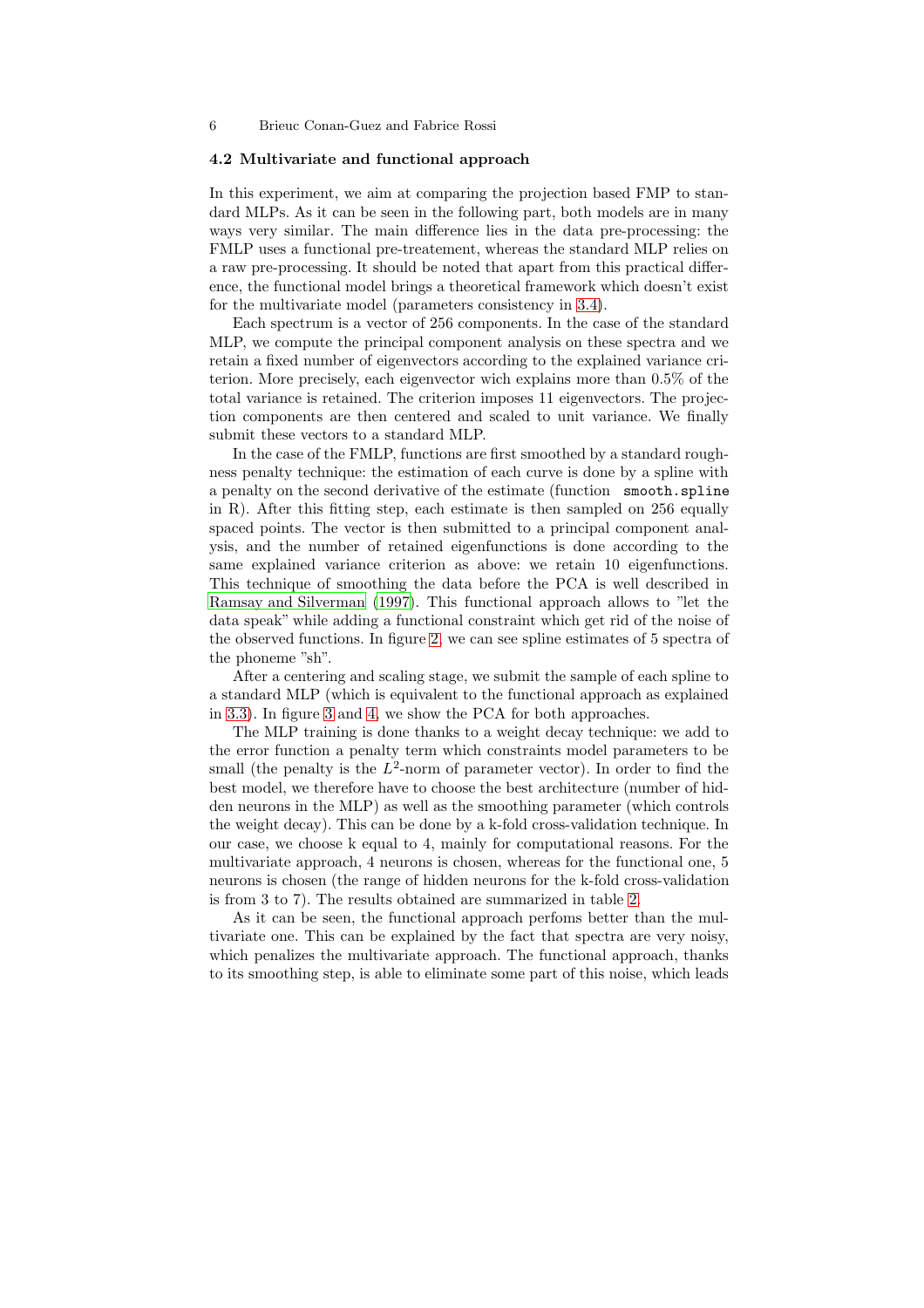

<span id="page-6-0"></span> ${\bf Fig. ~2. ~5}$  Log-Periodograms for the smooth "sh" phoneme



<span id="page-6-1"></span>Fig. 3. the 2 first eigenvectors for the multivariate approach



<span id="page-6-2"></span>Fig. 4. the 2 first eigenfunctions for the functional approach